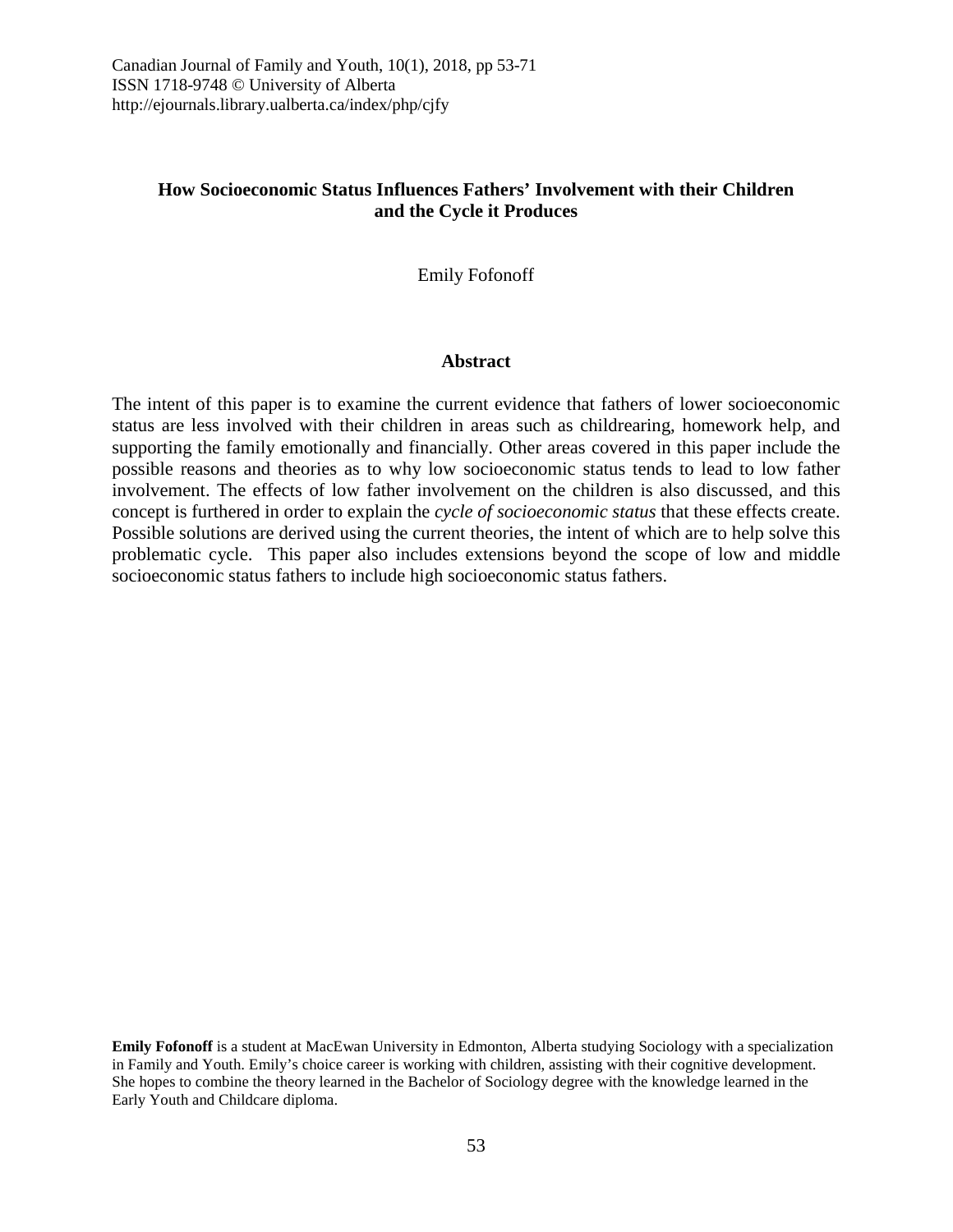## *Introduction*

Father's involvement with their children is a fairly new development in academic studies. This is due to a cultural shift in the ideal of fathers and their responsibilities. This shift has heightened and expanded the role of the father in the family (Carlson, 2006, p. 139). Carlson (2006) also notes that this has devalued the breadwinning role previously expected to be filled by men, and instead highlights child nurturing, caregiving, playing, and providing support (to mother and child), and providing guidance and discipline (p. 139). To fully understand the concepts being argued in this paper, it is important to have a working definition of them. Combining the examples that Carlson (2006) gives above, she provides a useful (although not exhaustive) collection of activities considered to be *involvement*. Seward, Cready, Igoe, Richardson, & Roberts (2006) effectively simplify many activities or actions that could be considered *involvement* into "three distinct components, including engagement, accessibility and responsibility" (p. 2). Meaning that the father needs to be engaged with their child – this could be playing, helping with homework, or just having a conversation. Accessible to their child – referring to the father being readily available to the child, and responsible (taking personal or financial responsibility for ensuring the child's success), in order to be labelled as involved with their child. Another term that needs to be defined before continuing is *socioeconomic status*. "[Socioeconomic status] SES is usually conceptualized to include multiple dimensions (knowledge, employment, and economic status) and is often indexed by education and occupation attainment and income" (Rogers, Saint Onge, 2007, p. 1).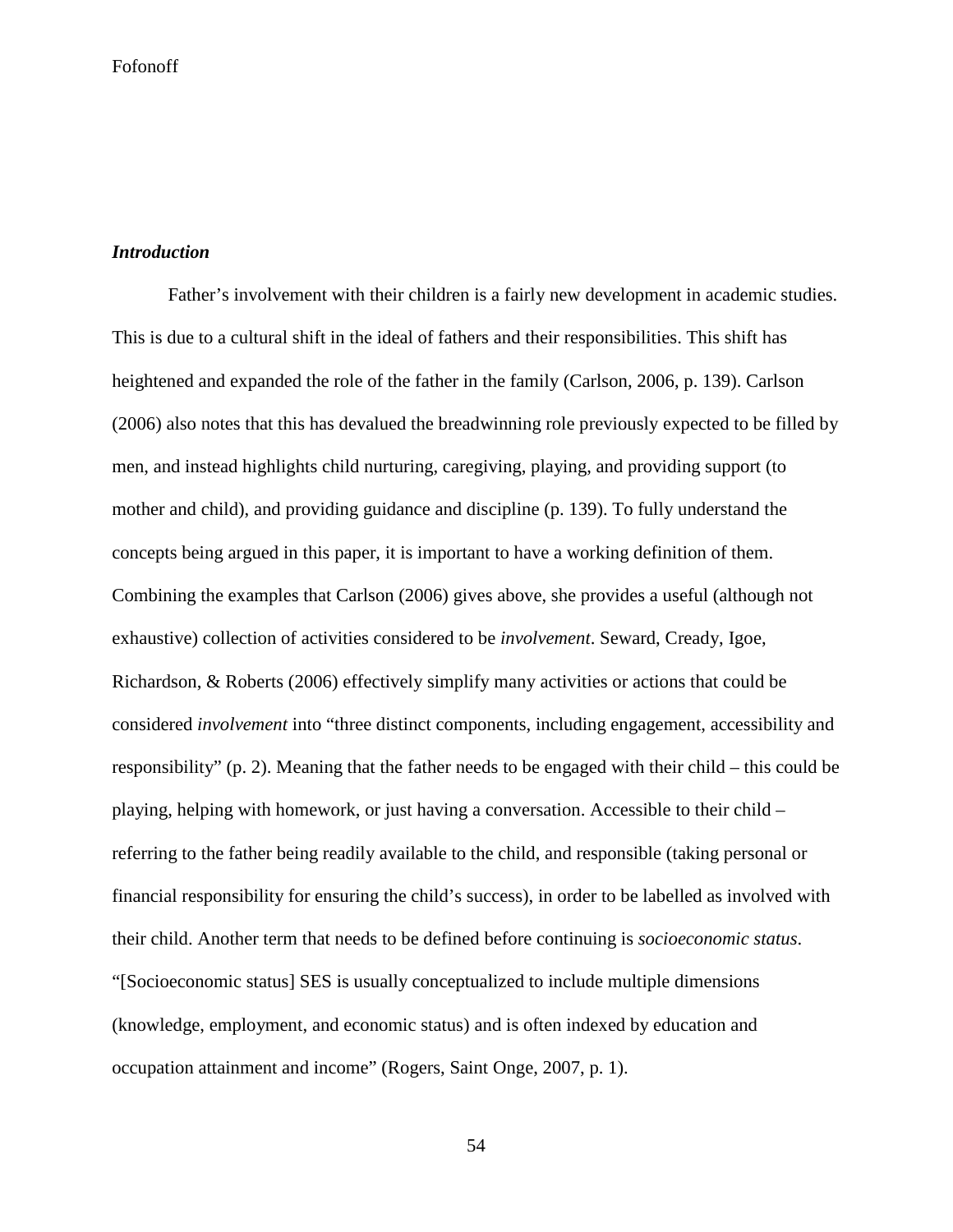Many characteristics of low socioeconomic status are directly correlated with being less involved with the child. For example, a low-income job that usually is entailed with low socioeconomic status leads to stress, lack of free time, poor relationships, and even low-self esteem. Which, as we will discuss, all lead to a decrease in a father's parental involvement. In this paper, I will analyse the cycle that begins with low socioeconomic status in order to explain why socioeconomic status and level of father involvement are positively correlated.

# *Literature Review*

Despite level of father involvement in activities other than breadwinning being a relatively new topic, majority of research shows that it is important to the child's development and success in many areas. We see evidence showing that the level of father involvement is a key determinant in the child's educational performance (Altschul, 2012), behavioural outcomes (Carlson, 2006), individual development (Conger, Conger, & Martin, 2010), as well as various other sectors. Much of the research done names the major difference between middle and low socioeconomic families as level of income. The lack of money creates a host of other problems for the low socioeconomic status family and it therefore leads to more issues within the family structure, and to more issues outside the family, all of which they cannot control. Eventually leading to less time and or energy dedicated to the child(ren).

Recent research has looked at the emotional support a child needs to succeed, and also the material resources required to put a child on the track to success. The results unsurprisingly claim that the middle socioeconomic status fathers possess or can obtain these material resources (e.g. money), while the lower socioeconomic status fathers are unable to gain them. This is identified in the *investment model* that both Altschul (2012) and Conger, Conger, & Martin (2010) observe in their respective works, which will be discussed later on.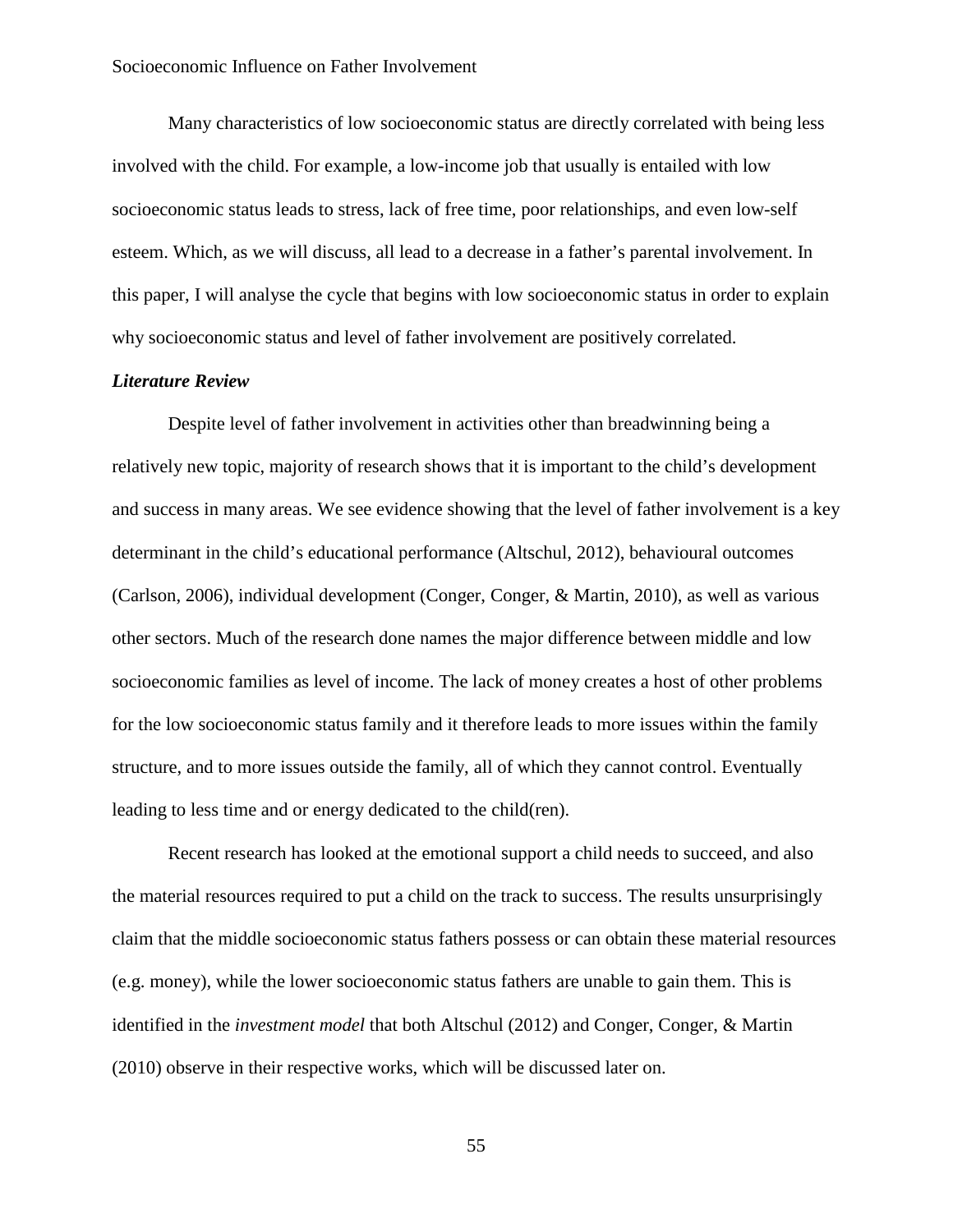Because academic achievement is affected by the child's (family's) socioeconomic status and socioeconomic status later in life is determined by academic achievement, schools function to perpetuate and reproduce these social stratification issues. As Altschul (2012) identifies, in order to break this pattern, we need to "invest in human and social capital of… parents" (p. 27). By this, she means we need to implement programs to help low socioeconomic parents increase their human and social capital, which they will then pass on to their children. This then allows the children to succeed and in a sense, *bridge the gap* between different social classes.

### *Differences Between Low and Middle Socioeconomic Fathers*

Differences in things like parenting techniques, discipline styles, jobs/careers, personalities, family dynamics, and personal issues are apparent when looking at low socioeconomic fathers compared to middle socioeconomic fathers. As Kwon and Roy (2007) found in their study of father involvement:

Middle-class and working-class [(low socioeconomic status) fathers] did deal with some issues that were specific to their socioeconomic status… more working-class men struggled with [balancing the tradition of drinking with parenting] ... middle-class fathers... invested time in additional education to help them move up the ladder in their workplace (p. 298).

This study shows some of the difference in lifestyles between low and middle socioeconomic status fathers. Low socioeconomic status fathers fought to fit the tradition of hegemonic, masculine drinking in with the changing roles of fatherhood. While middle socioeconomic status fathers adapted and took on more involvement in the *responsibility* component. Even if it was fulfilling a more conservative "breadwinner" role. It is important to look at the possible reasons why this difference may occur. The middle-class men work hard because they are employed in jobs where there is a possibility of receiving a raise or promotion. Whereas working-class or lower socioeconomic status men are more likely to work at *dead end* jobs, with no advancement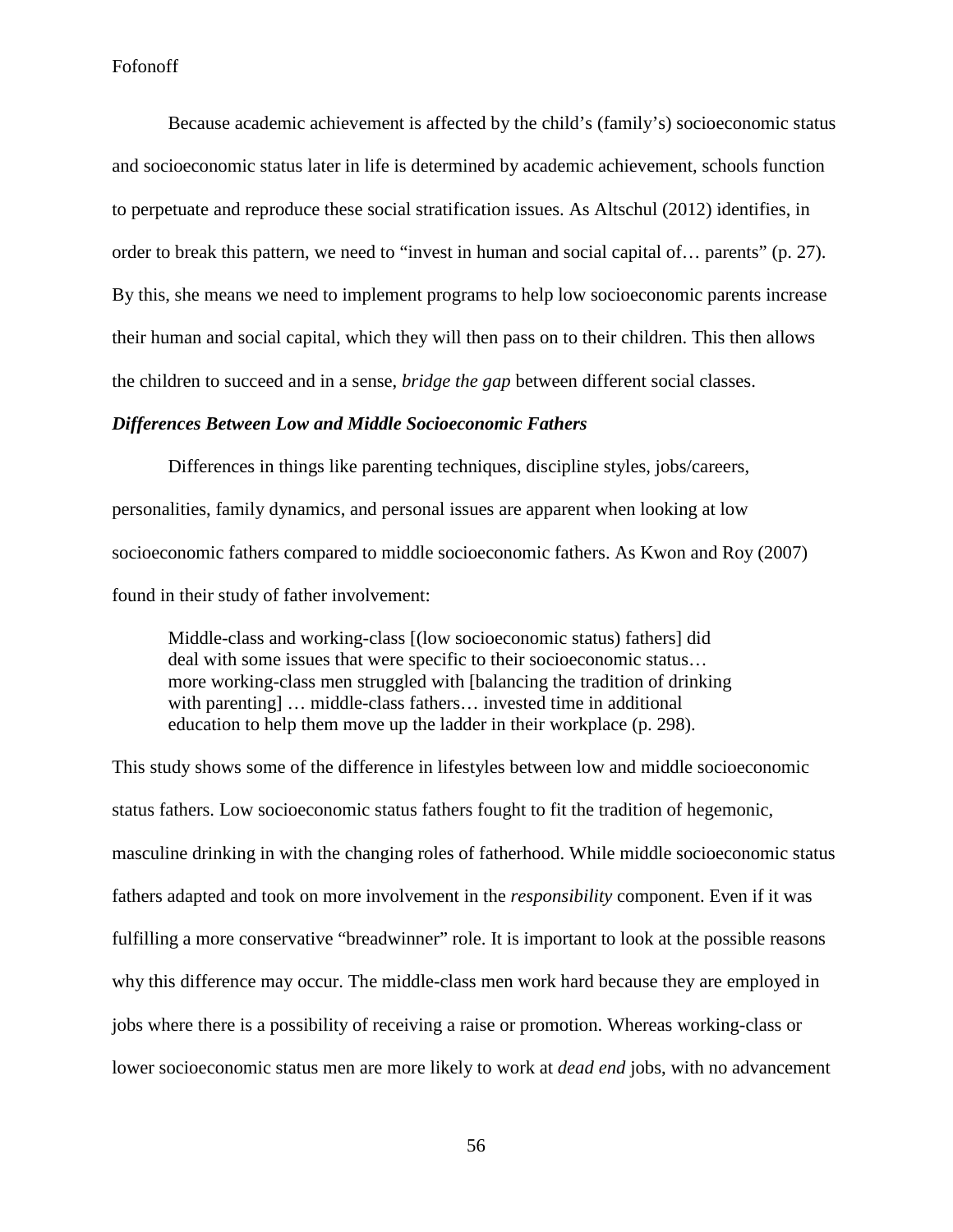opportunities and therefore putting extra effort into work would not have any effect on their pay or position.

A difference noticed by Kaiser is based on the work of Annette Laureau – a sociologist with a family studies background. It is a difference set in the technique category. Kaiser (2017) notes that according to Laureau, there are "two class-based parenting strategies that lead to the reproduction of social inequalities" (p. 78). It is identified that the higher socioeconomic status families' strategies are "child-centered" and lead to "competent children", whereas low socioeconomic families' strategies are the opposite – less child focused and produce less competence in children (Kaiser, 2017, p. 78). This may be due to the time and energy the parent has available to put into childcare, and also possibly due to the higher education of middle socioeconomic status fathers about what kinds of childcare are most effective.

An interesting difference observed between low and middle socioeconomic status fathers is the duration of their lifetime spent parenting. As Ravanera and Rajulton (2000) state, "men of lower class start earlier and end parenting later" (p. 73). Meaning that low socioeconomic status fathers have their first child earlier in life and last child later in life (or a child stays at home longer) than higher socioeconomic status fathers. This trend indicates lower socioeconomic status fathers have more children. Ravanera and Rajulton name determining factors of length of time spent parenting as, "earlier school completion [or non-completion], starting work earlier, getting married earlier (all due to lack of parental resources, and parent expectations)" (p. 74). Not attending school (high school or post-secondary) and starting work earlier can be seen of the effects of parents not having the resources to support the (now) father through high school and into college or university. Marriage at an earlier age appears to be a *fall-back* option. The main choices in a new graduate's life seem to be *family* or *post-secondary*. If post-secondary is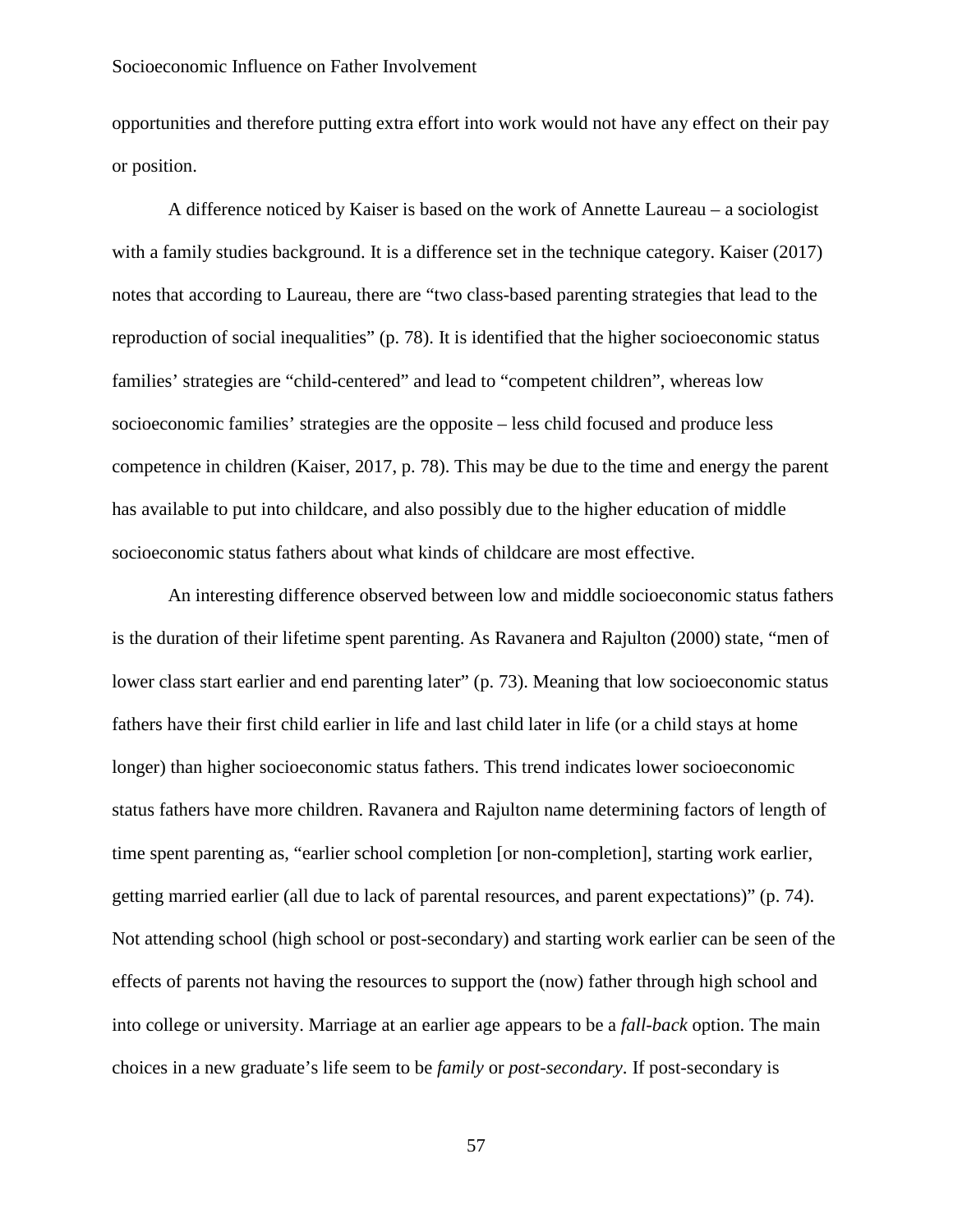inaccessible, family is the only choice. Due to low socioeconomic status fathers having more kids and less resources we could extrapolate and derive a thesis stating: because of the dispersion of attention and resources required for multiple children, low socioeconomics status fathers are proven less to be involved with per child. Another reason to estimate that low socioeconomic fathers would be less involved with their children in this case is because all three components of involvement (engagement, accessibility, and responsibility) would be compromised. The sections of engagement and accessibility are threatened due to the division of time required by each child. Responsibility (in the financial sense) is susceptible because there is less money available per child.

# *Explanations for the Different Levels of Involvement*

The first explanation for the increase in father involvement compared to an increase in socioeconomic status is a self-reported description provided by fathers in a study done by Seward, Stevens, Cready, Igoe, Richardson, & Roberts. They have found that "barriers in the workplace have been repeatedly reported by fathers as among the most important reasons for low levels of paternal involvement". The barriers mentioned include "working more hours, little control over work time, unsympathetic supervisors and coworkers and a 'company culture' that fails to support father involvement" (Seward, Stevens, Cready, Igoe, Richardson, & Roberts, 2006, p. 13). All of the barriers listed in these findings are more likely to belong to low socioeconomic status fathers who are in working-class jobs rather than middle socioeconomic status fathers. Higher quality jobs are more likely to work closely with their employees and, as this study goes on to explain, more jobs are even encouraging fathers to take paternal leave. Nonetheless, you are more likely to see these incentives in higher paying, higher socioeconomic status jobs, leaving these barriers to be dealt with by the lower socioeconomic status fathers. The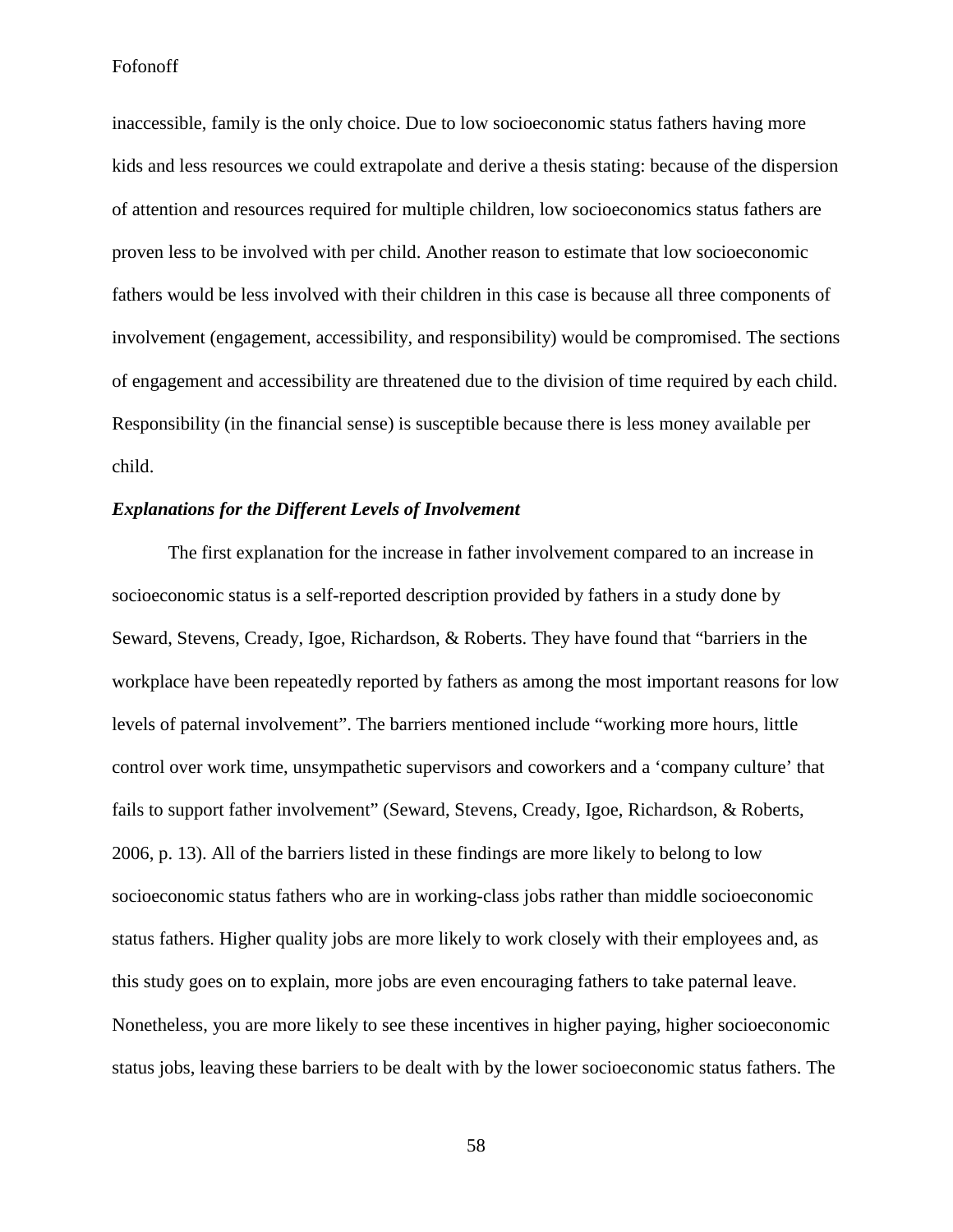lack of barriers is a reason as to why middle socioeconomic fathers are more involved with their children than are low socioeconomic fathers.

More theoretical-style approaches to the explanations as to why middle socioeconomic status fathers are more involved with their children are the stress model, the investment model, and the four-factor model. The stress model, as explained by Altschul (2012) claims that "economic hardship [caused by working in a low-income job related to low socioeconomic status] leads to parental stress, which leads to family conflict and parental depression; in turn, parental conflict and depression reduces positive-parenting behaviours that promote child wellbeing" (p. 15). Another way of explaining the stress model comes from Conger, Conger, and Martin (2010), where they describe it as the "parents' economically influenced maladjustments predict[ing]… problems in parenting such as harsh, uninvolved, and inconsistent childrearing practices" (p. 692). The stress model is useful because it identifies that lack of father involvement stems from low-income caused stress, which is strongly related to low socioeconomic status fathers and not higher socioeconomic status fathers. Basically, stress from belonging to a low socioeconomic status and earning a low income causes the side effect of less parental (father) involvement.

The stress model is applicable to the different parenting strategies of low and middle socioeconomic families that we mentioned above. Less stress for the middle socioeconomic fathers leads to healthy, child-centred parenting practices, whereas the opposite is true for low socioeconomic fathers. Rienks, Wadsworth, Markman, Einhorn, & Etter (2011) fortify this theory by providing their findings that "one stressor known to take a toll on fathering… is financial hardship" (p. 191), they also state that "fathers [with]draw from children… [because]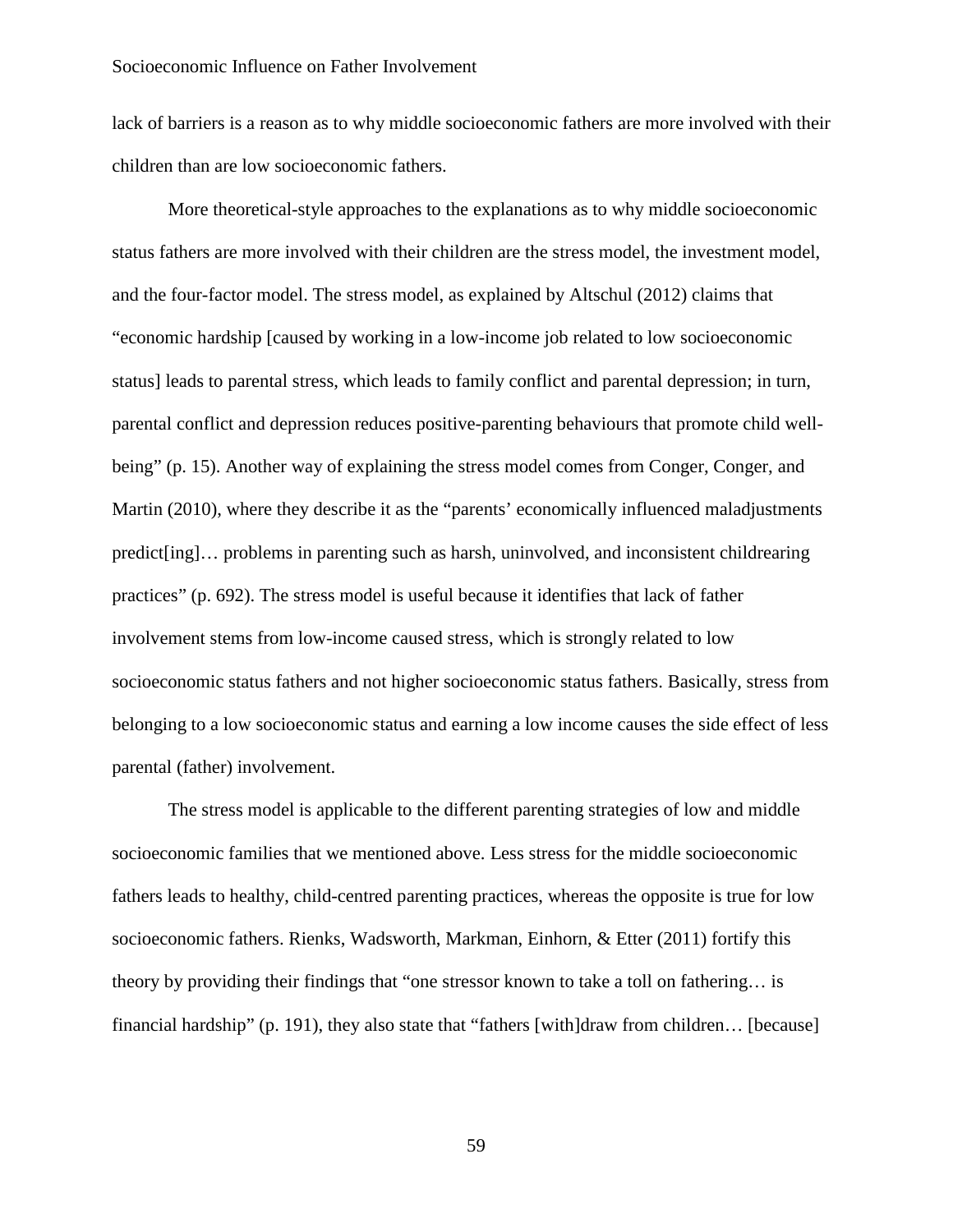they are particularly sensitive to financial problems… which are then associated with poorer parenting" (p. 192).

Along side the stress model, Conger, Conger, & Martin, as well as Altschul speak to another explanation for varying levels of involvement between low and middle socioeconomic status fathers: the investment model. Conger, Conger, & Martin (2010) define the investment model as a theory which "proposes that families with greater economic resources are able to make significant investments in the development of their children, whereas more disadvantaged families must invest in more immediate family needs" (p. 694). Altschul's (2012) description of the model follows suit with the previous, suggesting that "as a household's socioeconomic resources increase, so does the parents' ability to invest resources, as well as human and social capital" (p. 15). Both of these definitions suggest that as socioeconomic status rises, so does the ability of the parent to offer resources. Financially due to higher income, but also in terms of human capital (e.g. skills, knowledge, experience). This transfer or investment of capital may be due to the average higher *quality* time spent with childrearing activities (Carlson, 2006, p. 139), but it also may be just a matter of higher socioeconomic status fathers simply possessing certain human capital that lower fathers do not.

The investment model would be effective for explaining why men of lower socioeconomic status start having children earlier and parent for longer than higher socioeconomic status fathers do. The father's parents passed on their capital – skills, knowledge, and experience. Which, due to a lack of finances, include starting work and having a family young while skipping education. This reproduces the pattern, and due to reasons discussed previously, works to keep levels of involvement for low socioeconomic fathers at a low average.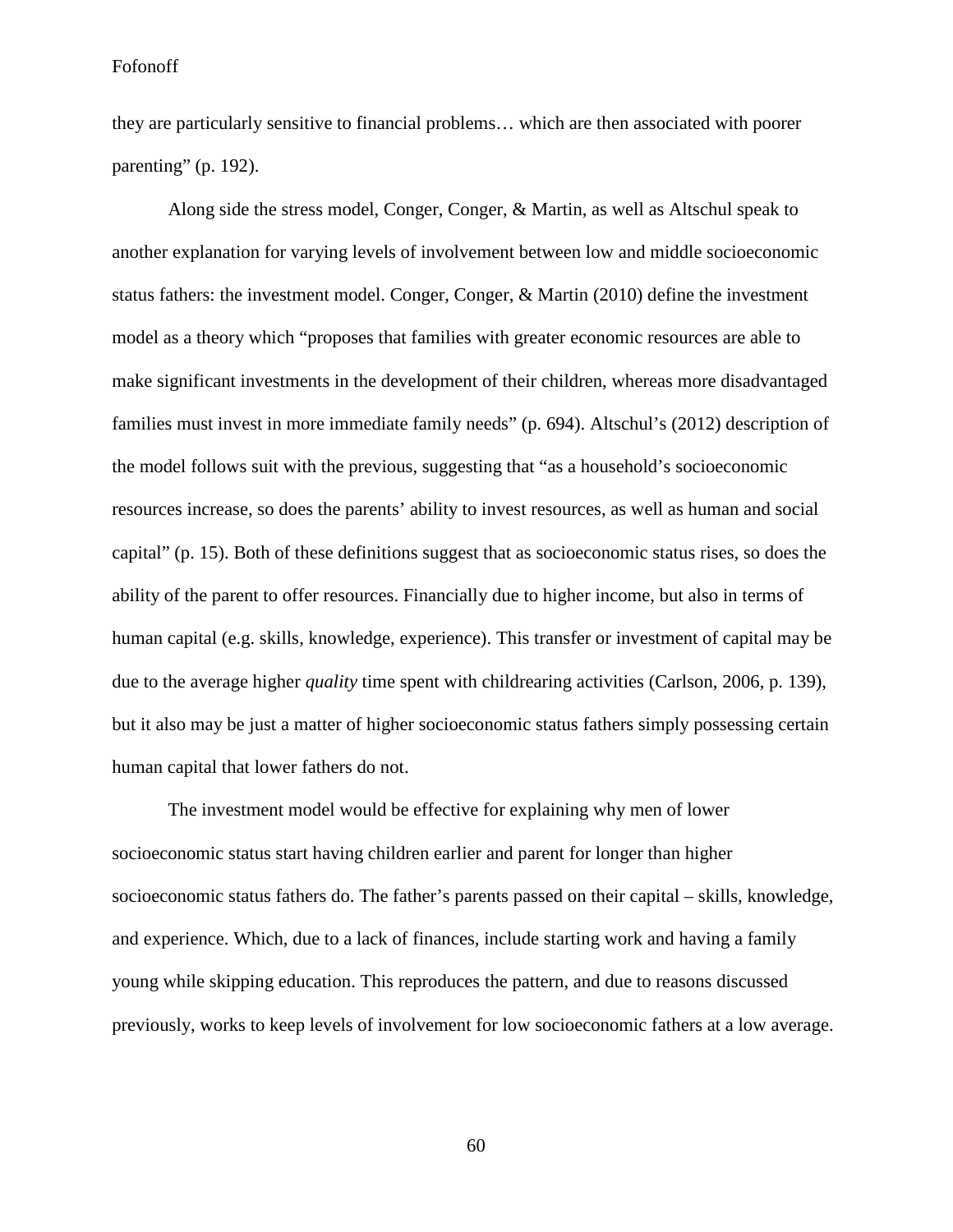It is significant to note that the stress model and the investment model are not mutually exclusive (nor are the different parenting practices used by the fathers). This means that they are likely to be affecting a family simultaneously (Altschul, 2012, p. 16). This also applies to the different practices we see between parents with different socioeconomic statuses. It is likely that the lower socioeconomic status fathers use less child centered practices, parent longer, and also perform other practices that separate them further from the middle socioeconomic status fathers. This also means that these theories and practices intersect. When looking at the level of involvement, we might see a certain practice that restrains a father from meeting two out of three of the involvement components. This then may lead us to assume that since this specific practice is not completely restraining him, he is able to meet the third component. When in fact, another practice or model could also be present, restricting the father from meeting the third requirement of involvement as well.

The final model that is useful to shed light on the reasons as to why lower socioeconomic fathers show lower levels of involvement with their children is the *four-factor model*. Seward, Stevens, Cready, Igoe, Richardson, & Roberts (2006) identify the four factors as including: motivation, skills/self-confidence, social support, and institutional. They analyse these factors under macro and micro scenarios to explain the parents' personal identities and interactions. As well as to predict the fathers' behaviour (p. 9). This concept is interesting when you apply it to the barriers of the workplace that fathers identified. These four factors in a person's life are all affected by working at a low income, low socioeconomic status job. Motivation and skills drop while working a dead-end job as there is no reason to push yourself to get educated or gain skills in order to be better at your job and move up the ladder. As we have seen, low socioeconomic status men go to drink after work, while middle socioeconomic status men put in extra hours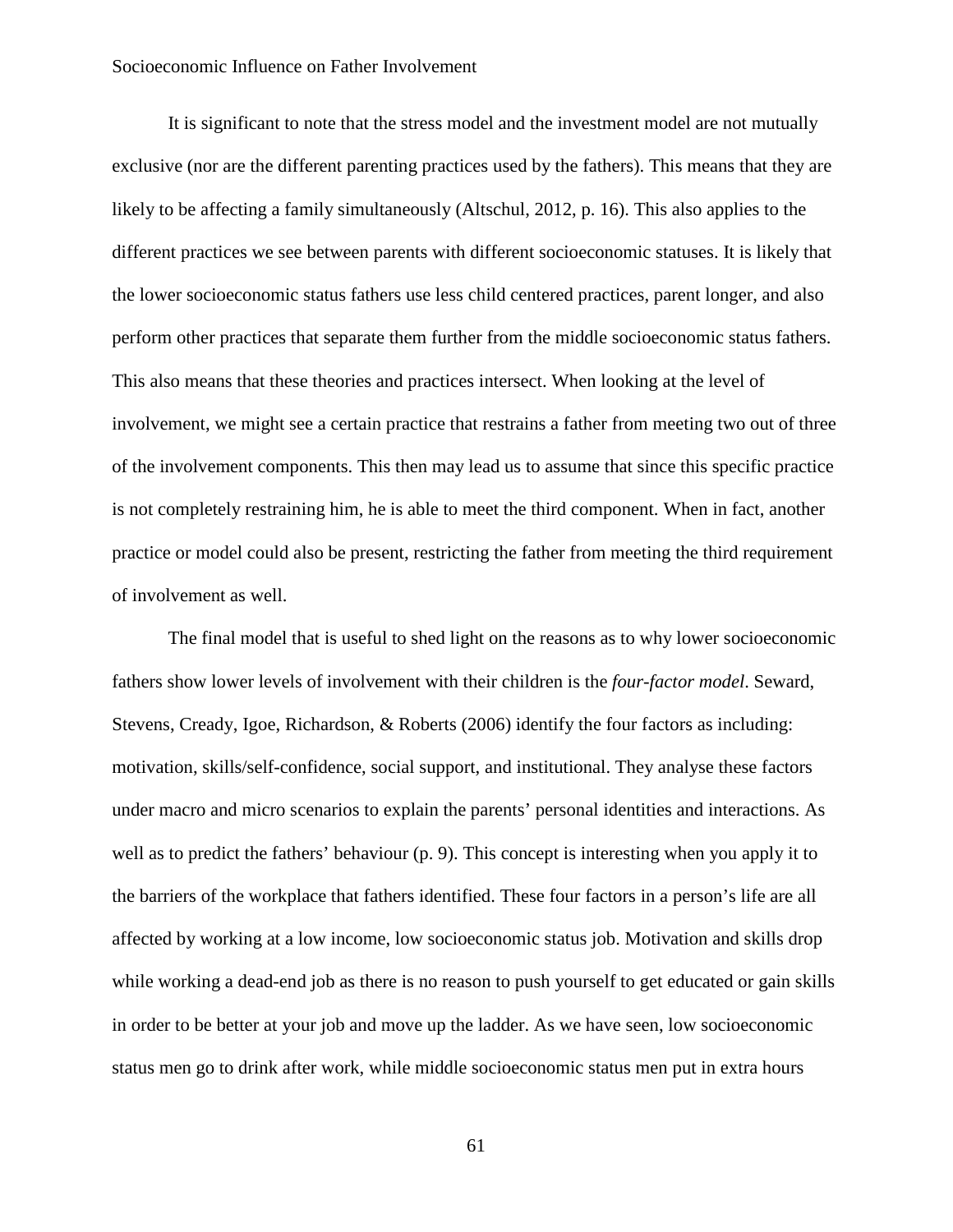educating themselves (Kwon and Roy, 2007, p.298). This action by the middle-class men indicates their motivation to work for a promotion, and increasing their skills by gaining education.

The other two factors are situational. Each person has a different level of social support dependent on their family connections. Although, with the cycle idea, we can assume that a low socioeconomic status father's father is *also* low socioeconomic status and therefore engages in the same low level of involvement that his son is most likely displaying. Therefore, the current generation father will not see much support or involvement from his own parents. Institutional factors include help offered by the government. Once again this is situational. If the family is on a social welfare system, their identities and behaviours may be different than if they were not receiving this help.

## *Effects on Children*

A variety of effects on children caused by lack of father involvement have briefly been touched on throughout this paper; this section will examine them further. The most prominent effect of low father involvement appears to be on the child's academic outcome. Altschul (2012) has done in-depth study on the link between parental involvement with the child's education – "defined by parents' investment of resources in their children's education, and also… in terms of parents' behaviours, their personal support for education, and their provision of cognitively stimulating materials and activities" (p.25), and academic outcomes. She found evidence suggesting that family processes linked to socioeconomic status are an important source of supports and barriers for adolescents' academic achievement (p. 25). Once again, we see socioeconomic status not directly causing the affect, but causing a chain of events: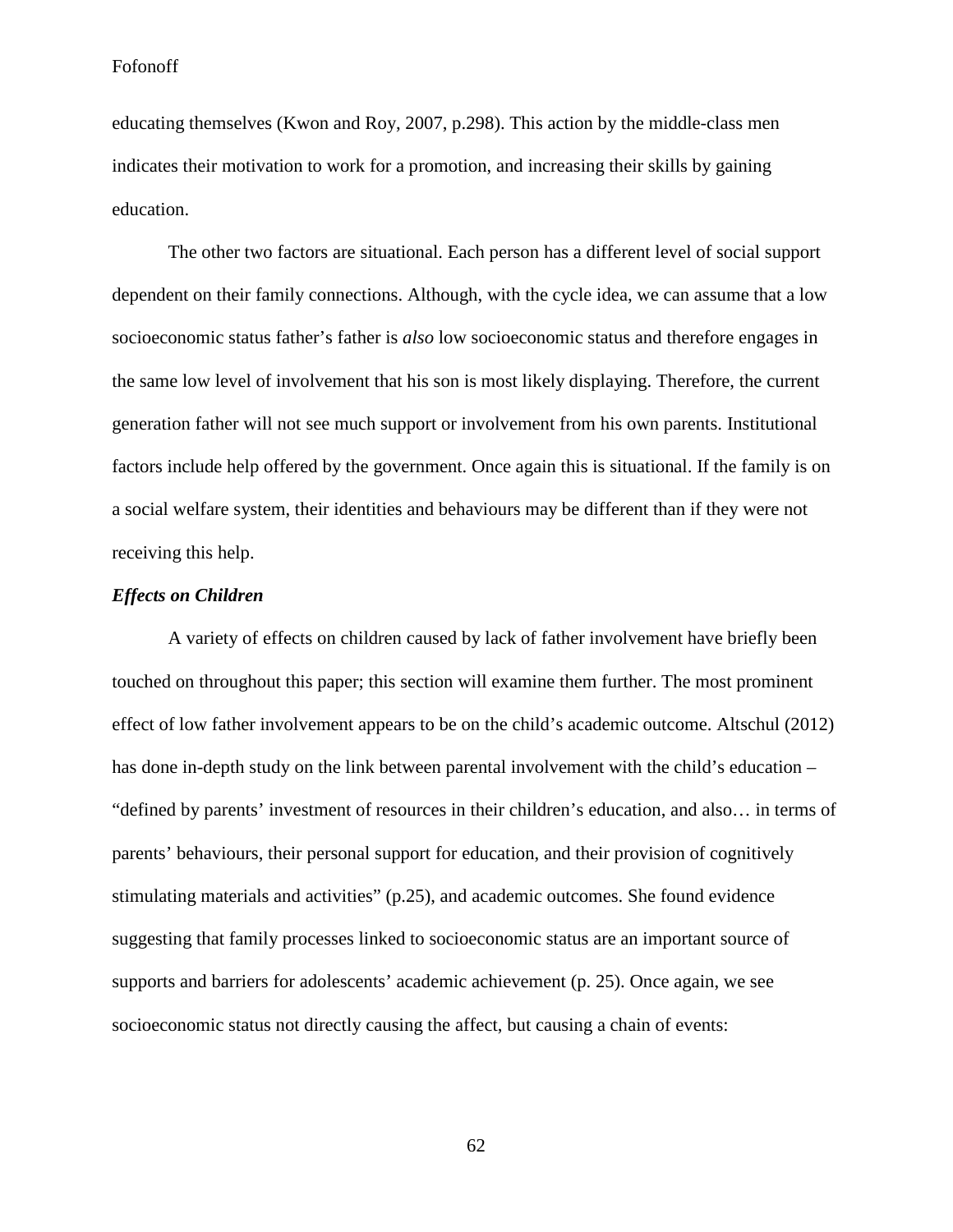socioeconomic status leads to specific family processes, which lead to academic achievement (or lack of). This then restarts the *cycle* which will be further discussed later on.

Another well documented effect of low levels of father involvement on children is that it leads to the child having behavioural problems. Carlson (2006) notes that "father involvement has a direct effect on adolescent behaviour" (p. 150). To be more specific, Carlson's research found that "father involvement is significantly associated with fewer behaviour problems" (p. 150). While aspects like discipline, love, and family processes (which are all considered a version of involvement) are extremely likely to affect the child's behaviour patterns, Carlson notes that the most important benefit children gain from involved fathers is the father's social capital. In other words, since children are so impressionable, simply being around the father is enough for the father to (consciously or not) teach their children about the different types of relationships throughout society (e.g. friend to friend, teacher to student) and how they are expected to behave in each of these relationships. It also teaches them how to navigate these different relationships in a socially acceptable way in order to get further in life. For example, the student is expected to respect their teachers in order to avoid trouble and succeed in class. This knowledge will stay with them, and transfer into their adult lives. To explain, it could help them relate to their supervisors at work and succeed there as well.

Other effects worth mentioning are discussed by Allen and Daly (2007). They measure father involvement by "the amount of interaction, including higher levels of play and caregiving activities" (p. 1). The first effect of higher levels of father involvement on children that they note is higher cognitive development. Due to the fathers engaging in the involvement activities mentioned above, children were found to have higher cognitive development than did children whose fathers did no engage in these activities (p. 1).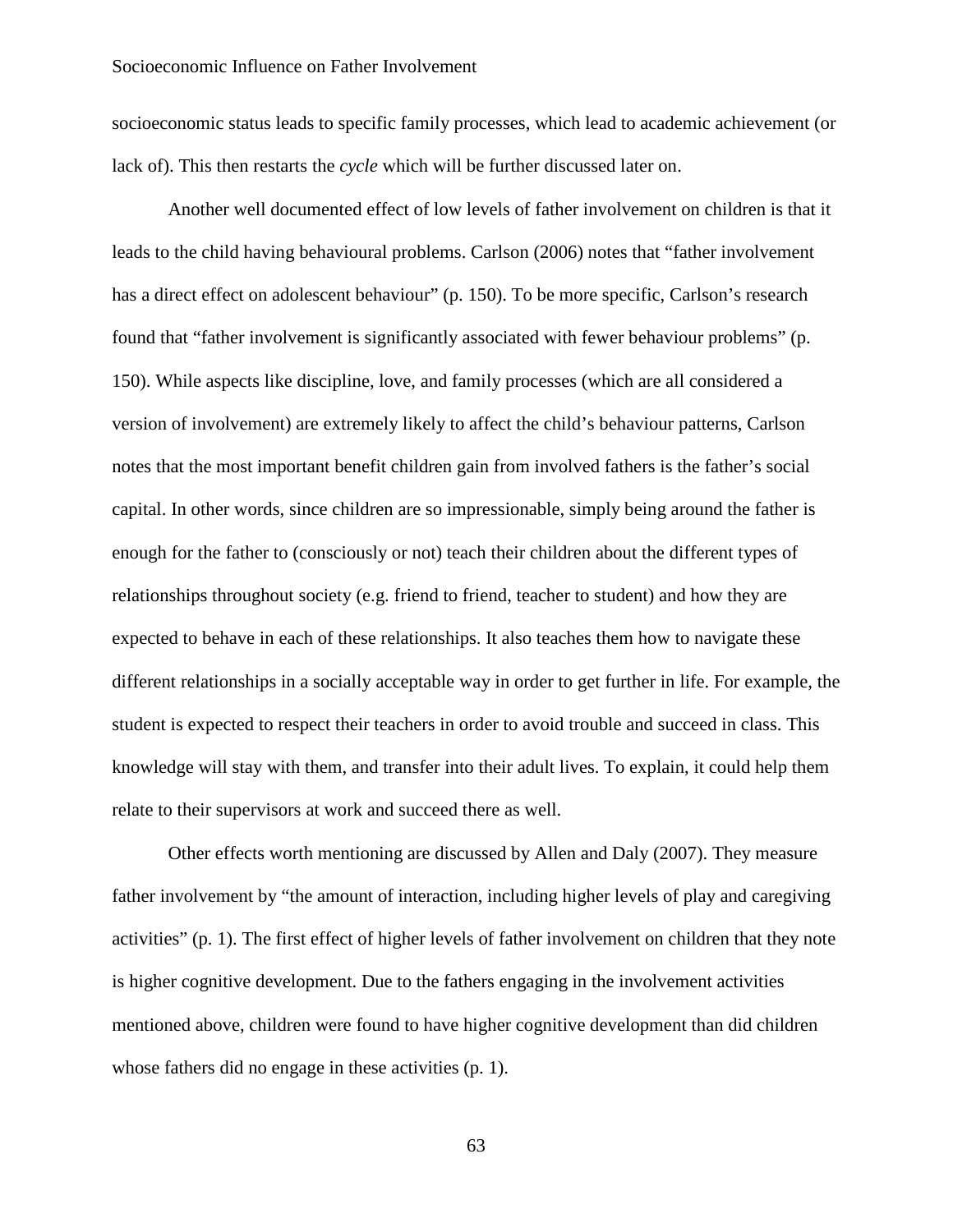Another effect found was that children whose fathers were more involved were more likely to be securely attached to their fathers, be better able to handle strange situations, be more resilient in the face of stressful situations, be more curious and eager to explore the environment, relate more maturely to strangers, react more competently to novel stimuli, and be more trusting. All of these characteristics can be summarized into the category of emotional development and well-being (Allen and Daly, 2007, p. 2). Being well situated into their surroundings is an important aspect for a child in order to feel like they have a safe space to grow and learn.

Social development is also mentioned by Allen and Daly. This relates well to the behavioural outcomes discussed previously. The father provides social capital (Carlson, 2006), which allows the child to develop socially. Including "overall social competence, social initiative, social maturity, [and] capacity for relatedness with others" (Allen and Daly, 2007, p. 4). As well as the poor behaviour that results from not understanding these components of social life. If the child does not understand how to relate to others (e.g. sharing, or respecting authority), they might be seen as 'acting out' and get themselves into trouble at school. As discussed previously, understanding social cues is an important aspect of behaviour that the child will carry for life.

The final effect is the impact on the child's physical health. This occurs indirectly before the child is even born. The father's involvement with pre-childcare – for example, being involved with doctor's appointments, helping prepare the house for the baby, baby shopping, and simply supporting the mother allows her and encourages her to stay healthy. Therefore, benefiting the child's health as well. (Allen & Daly, 2007, p. 5). The importance of these effects can be seen in the long term. Being a father with low socioeconomic status leads to low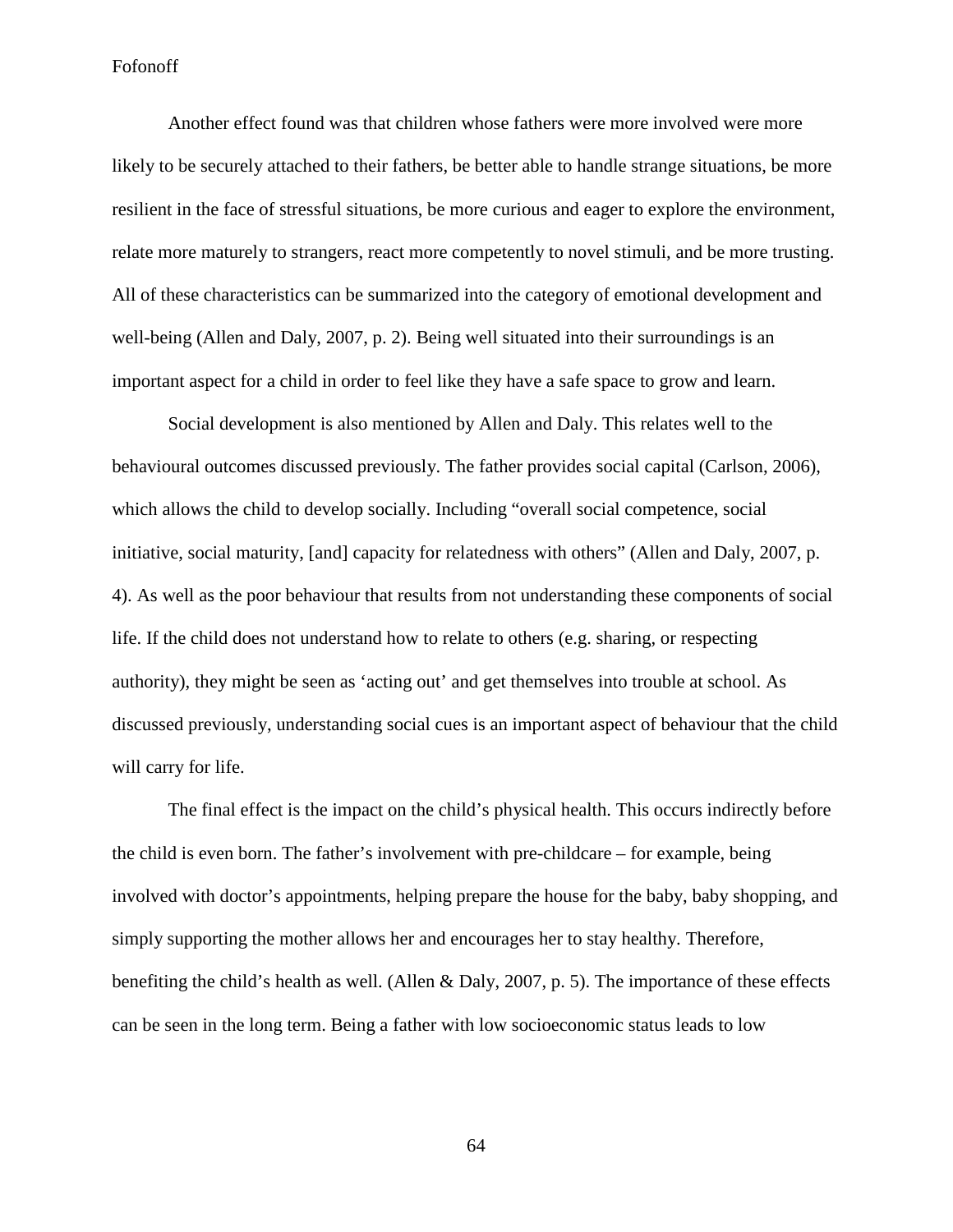involvement with children due to work, stress, lack of resources to invest, availability, and a decrease in the first two of the four major factors (motivation and skills).

## *Exceptions and Extensions*

Of course, there are exceptions to these explanatory models. There are various personal anecdotes where men *pull themselves up by their bootstraps* and exit the cycle of poverty (as well as the cycle of low father involvement). It is important to keep these cases in mind while considering this topic in order to avoid negative consequences such as stereotyping fathers of all socioeconomic statuses.

A question raised while reading Kwon and Roy's study is: does this trend level out? By this, I mean: after a certain point, does the level of father involvement taper off and possibly even drop once socioeconomic status reaches a certain point? Kwon and Roy found that due to the extra pressure from work,

[Lower socioeconomic] fathers [had] 42% of the men spending less than an hour every weekday caring for their children, and 58% spending between one to five hours in caregiving activities daily. [Higher socioeconomic] fathers were much less involved by comparison. Only 15% of these fathers spent more than an hour of every weekday with their children. A full 85% counted minutes, and not hours, with their children, and four of these fathers admitted that they did not see their children at all (p. 296).

We know that low socioeconomic status equal low levels of involvement and middle socioeconomic status equals higher levels of involvement. But at a certain socioeconomic status level, does this stop being true? Do the demands of a high-level "CEO career" combined with the luxuries and help that a person with extremely high socioeconomic status can afford (such as nannies, tutors, and private boarding schools) cause the level of father involvement to drop back down to low levels? Of course, it depends on the definition of involvement being used.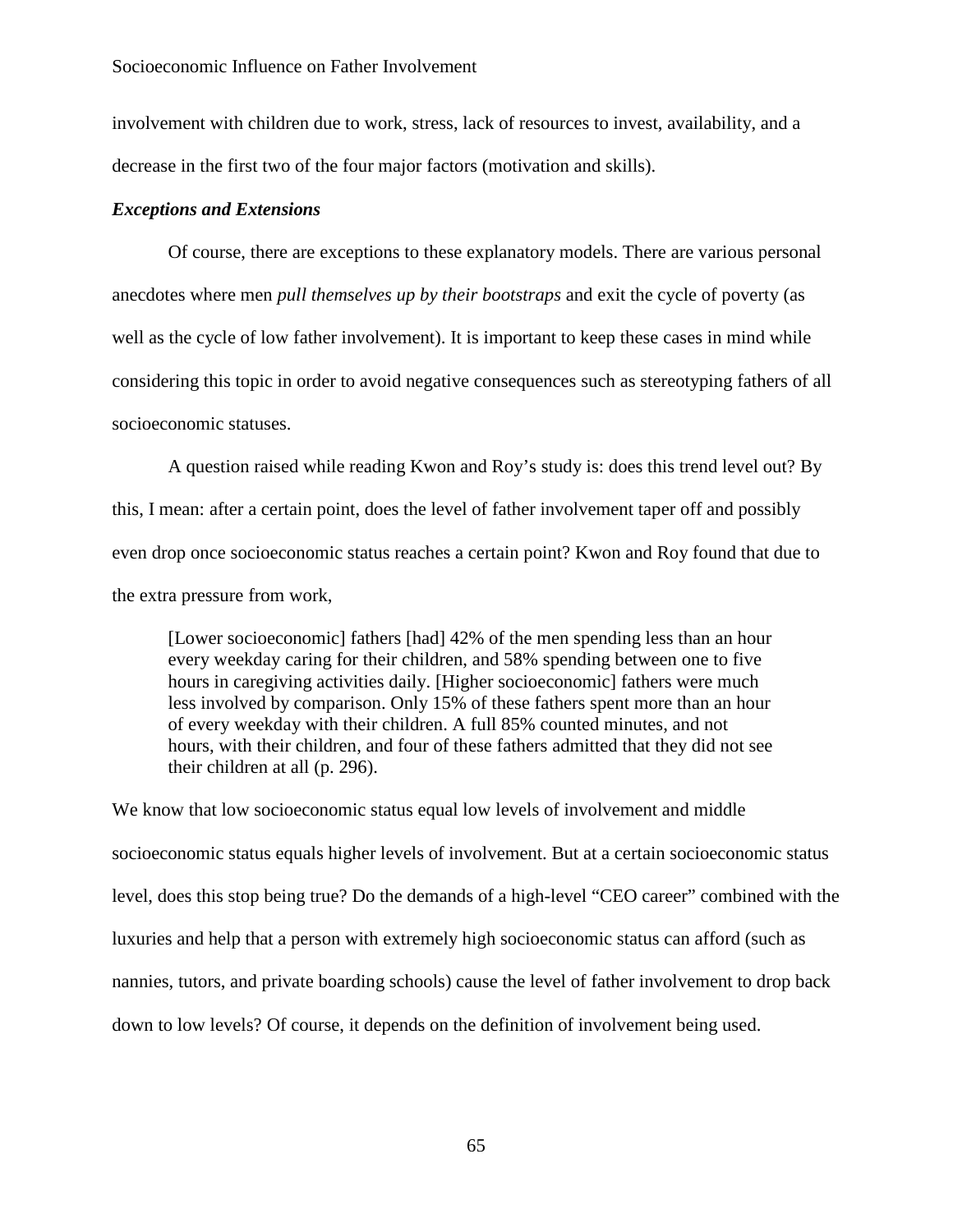According to the investment model, this father would be seen as investing a large amount of resources into their child and therefore be tremendously involved in their child's life.

Although, as we know, the models are not mutually exclusive. This means that the stress model could also be at play in this situation. The stress of a very prestigious job must be just as stressful as having a low income. Although, instead of worrying about the thousand dollars for rent that the low socioeconomic status father is worried about, the high socioeconomic status father is worried about the one-hundred and fifty million dollars needed for the new international factory. Although the types of stress are different, they are likely to lead to the same conflicts within the family, and, due to the same reasons that were discussed earlier, lead to less father involvement with the child.

To look at this scenario from another point of view, the three components definition is useful. This extremely high socioeconomic father would most likely be less engaged and accessible to their child due to strong work commitments. They would most likely be less responsible (responsibility here meaning ensuring child's success, not financial) for their child due to the hired help (e.g. nannies, tutors). Therefore, they would be overall less involved with their child. Further research would need to be done to fully answer this question.

In order to fully understand socioeconomic status and what causes father involvement, it is essential to look at the other aspects of life that socioeconomic status affects, as well as the other possible determinants of father involvement. It is shown that the socioeconomic status of a person is commonly linked to health and mortality. Due to the institutional aspects of socioeconomic status, it has been shown that people with lower socioeconomic status have less access to health information, healthy foods, and are unable to follow through with doctor recommendations (e.g. paying for prescriptions) (Rogers & Saint Onge, 2007, p. 1). It is equally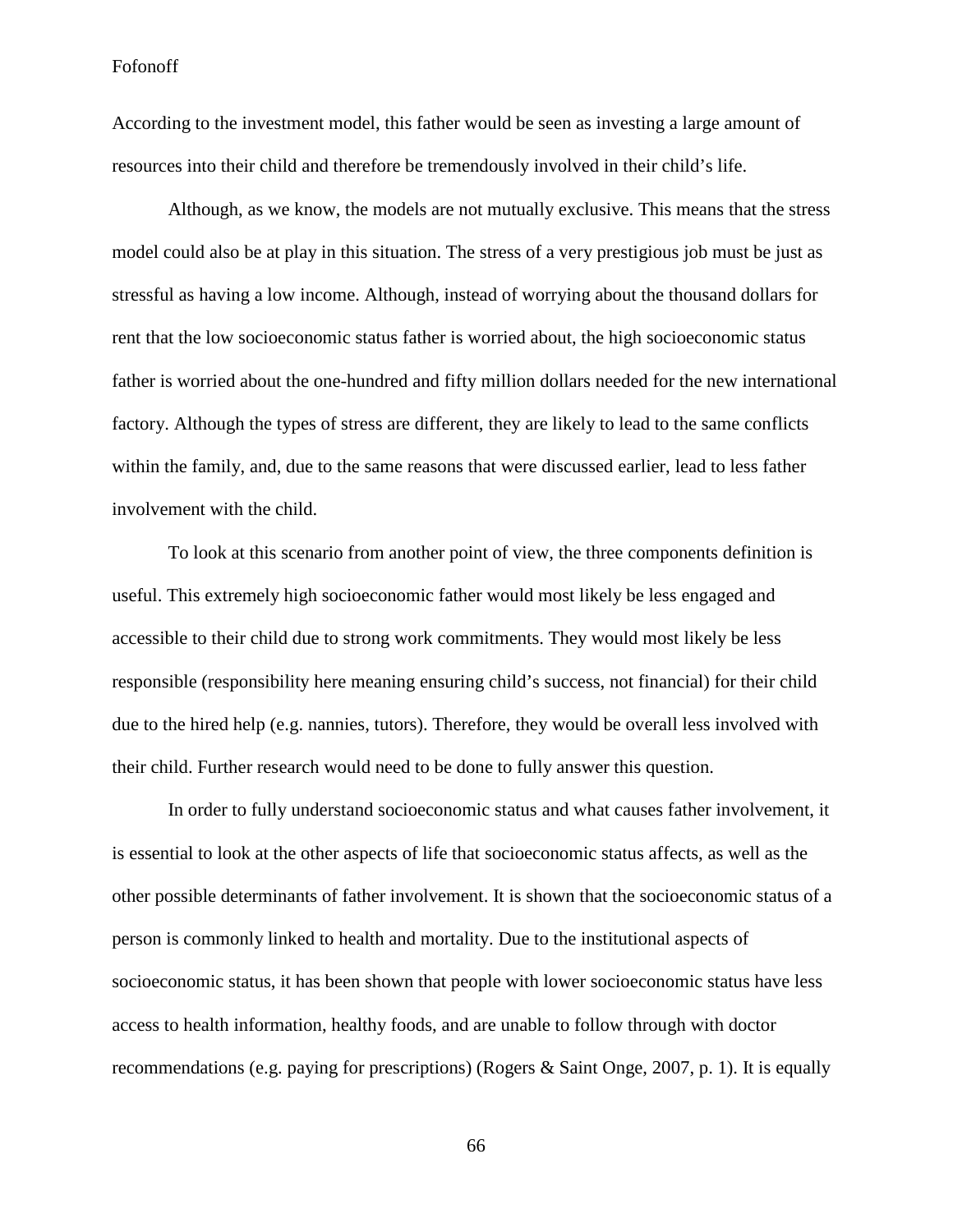important to ensure that socioeconomic status is not seen as the only predictor of father involvement. There are many alternative suggestions, including: the quality of marital relations, the personal characteristics of the father and child, the father's level of self esteem, the father's level of sensitivity, and the father's ability to manage work and family (Volling & Belsky, 1991, p. 471). Although many of these other suggestions *may* have originated from low socioeconomic status, there is also a chance they emerged naturally, or from other cause. Following this analysis then, it is apparent that there are other causes of low or high father involvement, and socioeconomic status is not always the cause of low father involvement.

### *Low Socioeconomic Status Cycle and Possible Solutions*

After analysing, it is apparent that the effects on children ensure that a low socioeconomic status cycle is created. This cycle is extremely difficult to break out of due mostly to the institutional barriers that work in our society to keep people in their designated "class". The cycle is as follows: low socioeconomic status father is less involved with his child, less father involvement has negative effects on the child (e.g. low academic outcomes), effects on child ensure child does not get higher education, lack of education leads child to have a low socioeconomic status, child become low socioeconomic status father. While this cycle could take other forms, with many options filling in for "low academic outcomes", this is the base and it can be modified to represent many different possibilities that all lead to the same outcome: low socioeconomic status.

The workplaces need to be at the start of the movement if we want this reproduction of low socioeconomic status fathers to end, since most men labelled their place of work as the largest barrier to their levels of father involvement. Workplaces need to offer more family friendly policies and encourage supervisors to be more understanding towards family issues.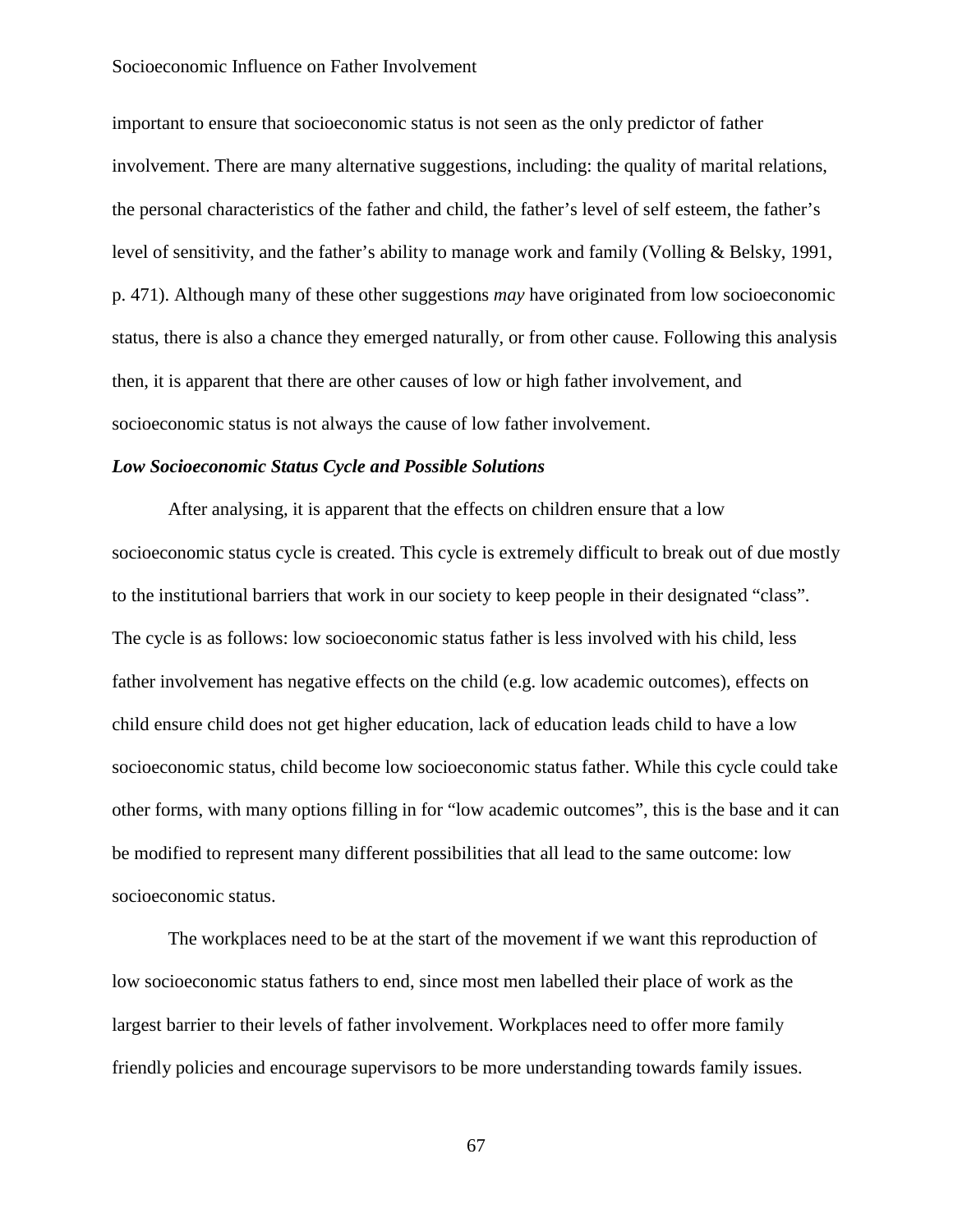The second way to fix this cycle is through the education system. Schools are an important tool if we are to change the way people are educated and socialized towards many topics. Education level of the individual is one of the components that is used to determine a person's socioeconomic status. Modifications to the education system could help unify the population instead of "streaming" certain children into "academic classes" and others into "applied classes". Extra programs could be offered as well to ensure that students that are disadvantaged at school by their home life are staying caught up with school work. This would prevent the underprivileged students from falling behind, and in turn make it more likely that low socioeconomic students would continue with education, possibly to post-secondary, and be less likely to start work and a family earlier.

The final object society could alter in order to shift the way socioeconomic status affects father involvement levels is the current *image* of fatherhood. By changing the way people are socialized to think about men's roles or women's roles, father's roles or mother's roles, we could see a big shift in the attitude of fathers. Currently, images are shifting, but institutional aspects are still the same. In most places, it is accepted if a father is heavily involved with childcare but not encouraged. In Sweden, fathers are required to take three months of *mandatory* parental leave. If our views of fathering more closely resembled Sweden's progressive views, we would see many more fathers of all socioeconomic levels participating in many more types of involvement with their children.

## *Conclusion*

After analysing the respective levels of involvement of low and middle-class fathers, the theories behind these differences, and the effects on children, it is clear that there is a link between the level of father involvement and their socioeconomic status due to the side-effects of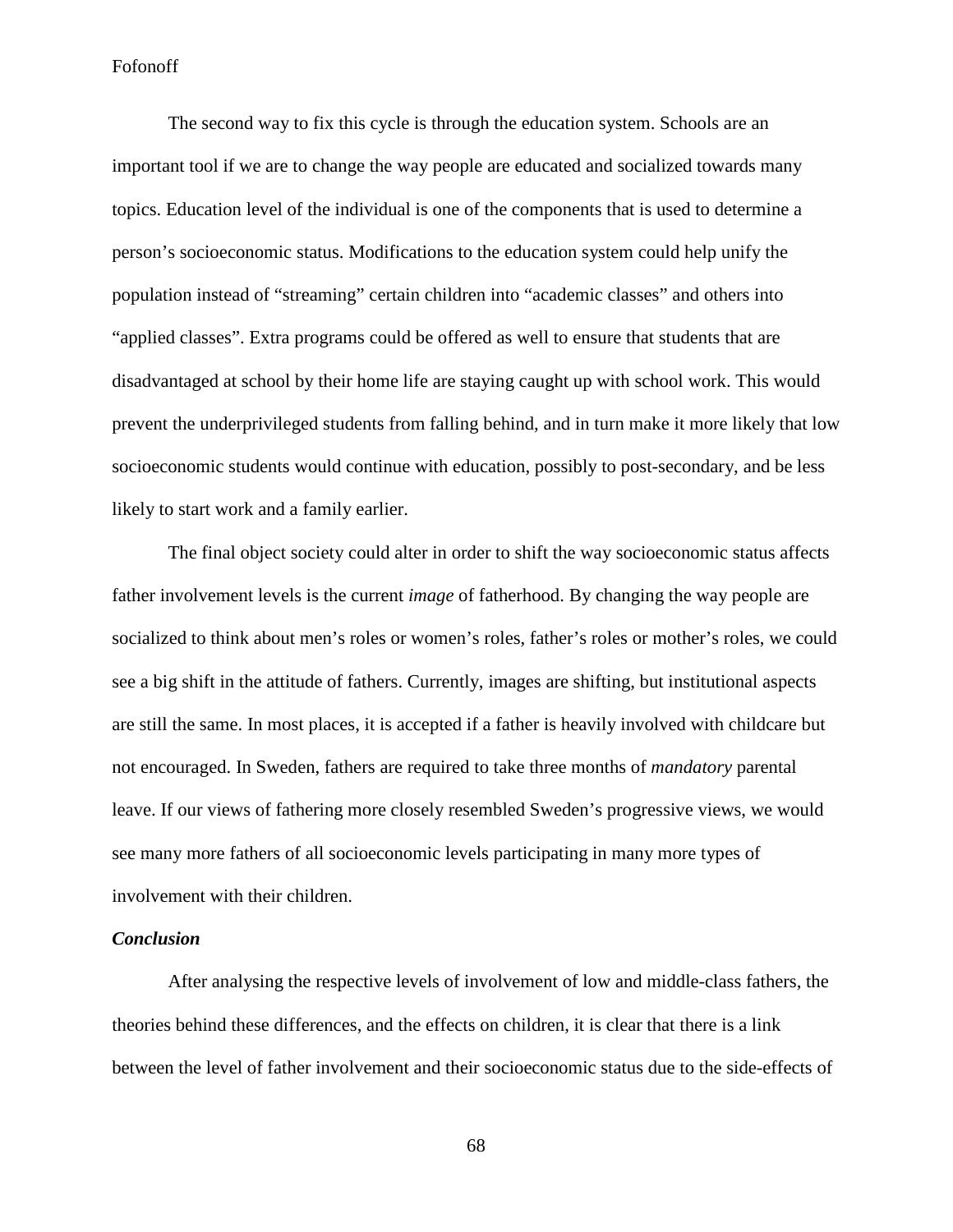belonging to a low socioeconomic status. Findings overwhelmingly showed that low socioeconomic status fathers were less involved with their children – regardless of the *type of involvement* analysed. This is due to factors beyond their control such as, work restrictions, stress, number of children had, or lack of resources available for investment in the child's development.

Using research completed on fathers' reasons for lack of involvement, and combining this with research on effects of low socioeconomic status, we are able to see that there is in fact a link between the two – and conclude that socioeconomic status has effects that actually cause the lack of father involvement. In other words, the impacts of being low socioeconomic status lead to less involved fathers. We also found that socioeconomic status and level of father involvement combined with structural components such as workplace policies, education processes, and socialization reproduce a cycle that ensures low socioeconomic status families stay low socioeconomic status (and therefore less involved with their children) for generations to follow.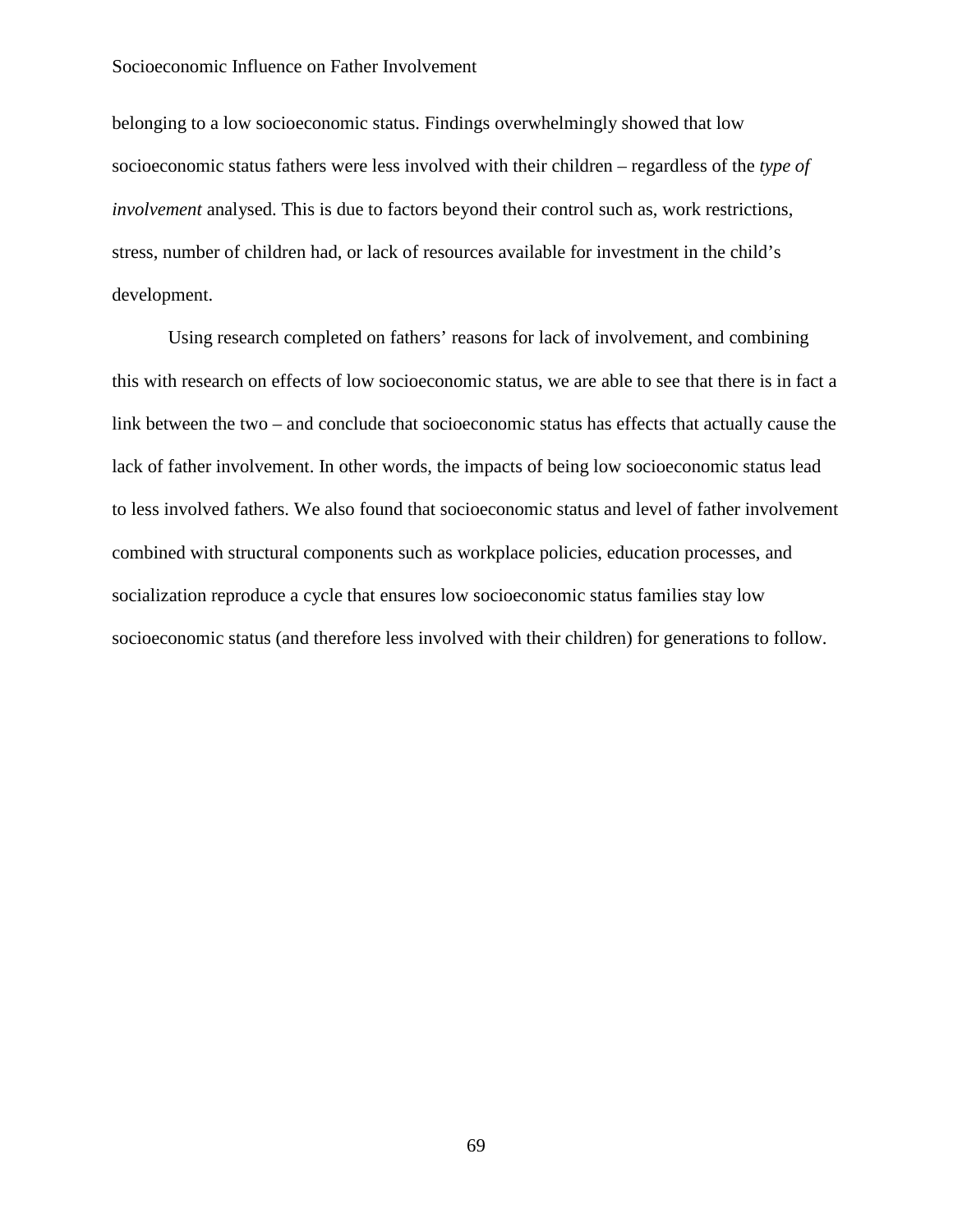# *References*

- Allen, S., & Daly, K. (2007). The Effects of Father Involvement: An Updated Research Summary of the Evidence. Retrieved from<http://www.fira.ca/cms/documents> /29/Effects\_of\_Father\_ Involvement.pdf
- Altschul, I. (2012). Linking Socioeconomic Status to the Academic Achievement of Mexican American Youth Through Parent Involvement in Education, *Journal of the Society for Social Work and Research, 3*(1), 285-305. http://dio.org/210.5243
- Carlson, M. J. (2006). Family Structure, Father Involvement, and Adolescent Behavioural Outcomes, *Journal of Marriage and Family, 68*(1), 137-154. Retrieved from http://www.jstor.org/stable/3600362
- Conger, R. D., Conger, K. J., & Martin, M. J. (2010). Socioeconomic Status, Family Processes, and Individual Development, *Journal of Marriage and Family, 72*(3), 685-704. Retrieved from http://www.jstor.org/stable/40732503
- Kasier, T. (2017). Socioeconomic status, parenting and conscientiousness: the unequal development of child's focus, *Journal of Family Studies, 23*(1), 62-85. http://doi.org/10.1080/13229400
- Kwon, Y., I., & Roy, K., M. (2007). Changing Social Expectations for Work and Family Involvement Among Korean Fathers, *Journal of Comparative Family Studies, 38*(2), 285-305. Retrieved from [http://content.ebscohost.com.ezproxy.macewan.ca/](http://content.ebscohost.com.ezproxy.macewan.ca/%20ContentServer.asp?EbscoContent=dGJyMNX)  [ContentServer.asp?EbscoContent=dGJyMNXb](http://content.ebscohost.com.ezproxy.macewan.ca/%20ContentServer.asp?EbscoContent=dGJyMNX)4kSeqLA4zOX0OLCmr0%2Bep7VSsKy 4SbWWxWXS&ContentCustomer=dGJyMPGqt0uyrLVRuePfgeyx43zx1%2B6B&T=P &P=AN&S=R&D=ofs&K=510616151
- Ravanera, Z., R., & Rajulton, R. (2000). Variations in the Length of Male Parenting in Canada, *Special Issue on Family Demography, 27*(1),63-83. Retrieved from https://journals. library.ualberta.ca/csp/index. php/csp/article/view/15848/12653
- Rienks, S., L., Wadsworth, M., E., Markman, H., J., Einhorn, L., & Etter E., M. (2011). Father Involvement in Urban Low-Income Fathers: Baseline Associations and Changes Resulting From Preventive Intervention, *Family Relations, 60*(2), 191-204. Retrieved from http://www.jstor.org/stable/41236758
- Rogers, R., G., & Saint Onge, J., M. (2007). Socioeconomic Status, Health, and Mortality, *Blackwell Encyclopedia of* Sociology. Retrieved from http://doi.org/10.1111/b.9781405124331
- Seward, R., R., Stanely-Stevens, L., Cready, C., Igoe, D., G., Richardson, V., & Roberts, J. (2006). Explaining Father's Involvement with Children: Theories, Models, and Research Concepts. Retrieved from [http://content.ebscohost.com.ezproxy.macewan.ca/](http://content.ebscohost.com.ezproxy.macewan.ca/%20ContentServer.asp)  [ContentServer.asp?](http://content.ebscohost.com.ezproxy.macewan.ca/%20ContentServer.asp)EbscoContent=dGJyMNXb4kSeqLA4zOX0OLCmr0%2Bep7VSsq64 TbeWxWXS&ContentCustomer=dGJyMPGqt0uyrLVRuePfgeyx43zx1%2B6B&T=P&P =AN&S=R&D=sih&K=26642215